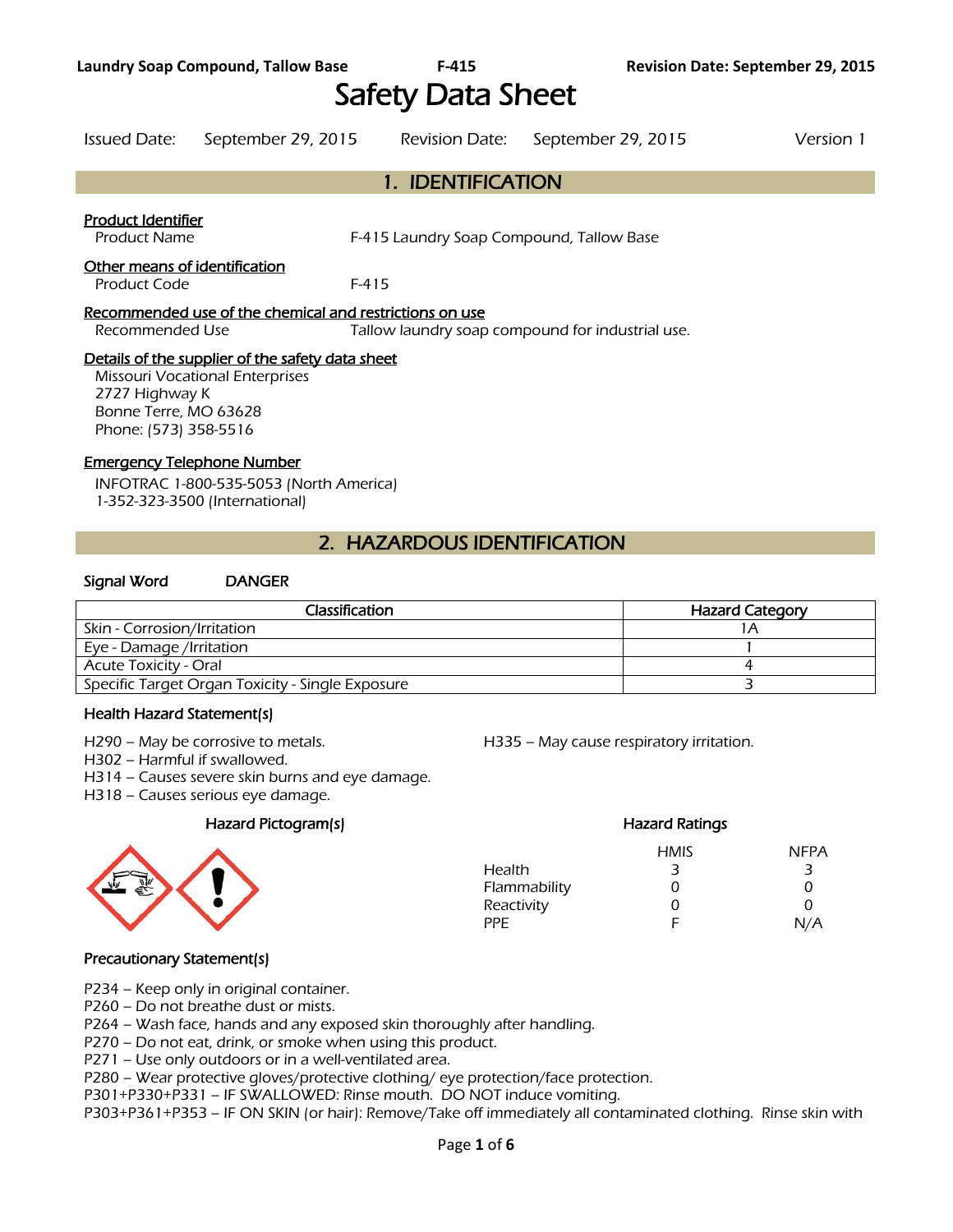#### **Laundry Soap Compound, Tallow Base F-415 Revision Date: September 29, 2015**

water/shower.

P304+P340 – IF INHALED: Remove victim to fresh air and keep at rest in a position comfortable for breathing. P305+P351+P338 – IF IN EYES: Rinse cautiously with water for several minutes. Remove contact lenses, if present and easy to do. Continue rinsing.

P310 – Immediately call a POISON CENTER or doctor/physician.

P391 – Collect spillage.

P403+P233 – Store in a well-ventilated place. Keep container tightly closed.

P405 – Store locked up.

P406 – Store in a corrosive resistant container with a resistant inner liner.

P501 – Dispose of contents and container in accordance with applicable local, regional, national, and/or international regulations.

#### Potential Health Effects

| Skin Contact      | May cause skin corrosion/irritation/burns. |
|-------------------|--------------------------------------------|
| Eye Contact       | May cause eye damage.                      |
| <b>Inhalation</b> | May cause respiratory irritation.          |
| Ingestion         | May be harmful if swallowed.               |

## 3. COMPOSITION/INFORMATION ON INGREDIENT

| <b>Chemical Name/Pure Substance</b> | CAS#        | Weight-% |
|-------------------------------------|-------------|----------|
| Sodium Metasilicate Anhydrous       | 6834-92-0   | 55-60    |
| Sodium Carbonate Anhydrous          | 497-19-8    | 1-5      |
| Sodium Carboxymethyl Cellulose      | 9004-32-4   | $0 - 2$  |
| Supreme Flake 101 Soap Base         | 8052-48-0   | 25-30    |
| Sodium Hydroxide Beads              | 1310-73-2   | $5 - 10$ |
| Sipernat 22S                        | 112926-00-8 | $0 - 5$  |
| Midwest Daiox 85                    | Proprietary | $0 - 2$  |
|                                     |             |          |

\*\*If Chemical Name/CAS No is "proprietary" and/or Weight-% is listed as a range, the specific chemical identity and/or percentage of composition has been withheld as a trade secret.

## 4. FIRST-AID MEASURES

| <b>General Advice</b> | If you feel unwell, seek medical advice (show label where possible).                                                                                                                                                   |
|-----------------------|------------------------------------------------------------------------------------------------------------------------------------------------------------------------------------------------------------------------|
| Eye Contact           | Rinse cautiously with water for several minutes. Remove contact lenses, if present and easy<br>to do. Continue rinsing. Get medical advice/attention.                                                                  |
| <b>Skin Contact</b>   | Brush off excess chemical and immediately flush contaminated areas with plenty of water.<br>Take off contaminated clothing. Wash contaminated clothing before reuse. If skin<br>irritation persists, call a physician. |
| Inhalation            | Remove victim to fresh air and keep at rest in a position comfortable for breathing. Call a<br>POISON CENTER or doctor/physician if you feel unwell.                                                                   |
| Ingestion             | Rinse mouth. Do NOT induce vomiting. Call a POISON CENTER or doctor/physician if you<br>feel unwell.                                                                                                                   |

#### Most important symptoms and effects

Symptoms Prolonged contact may cause painful stinging or burning of eyes and lids, watering of eye,<br>Symptoms and irritation. Prolonged contact may over save severe skip irritation or mild burn and irritation. Prolonged contact may even cause severe skin irritation or mild burn.

## 5. FIRE-FIGHTING MEASURES

### Extinguishing Media

Suitable Extinguishing Media: Use extinguishing media that is appropriate to local circumstances.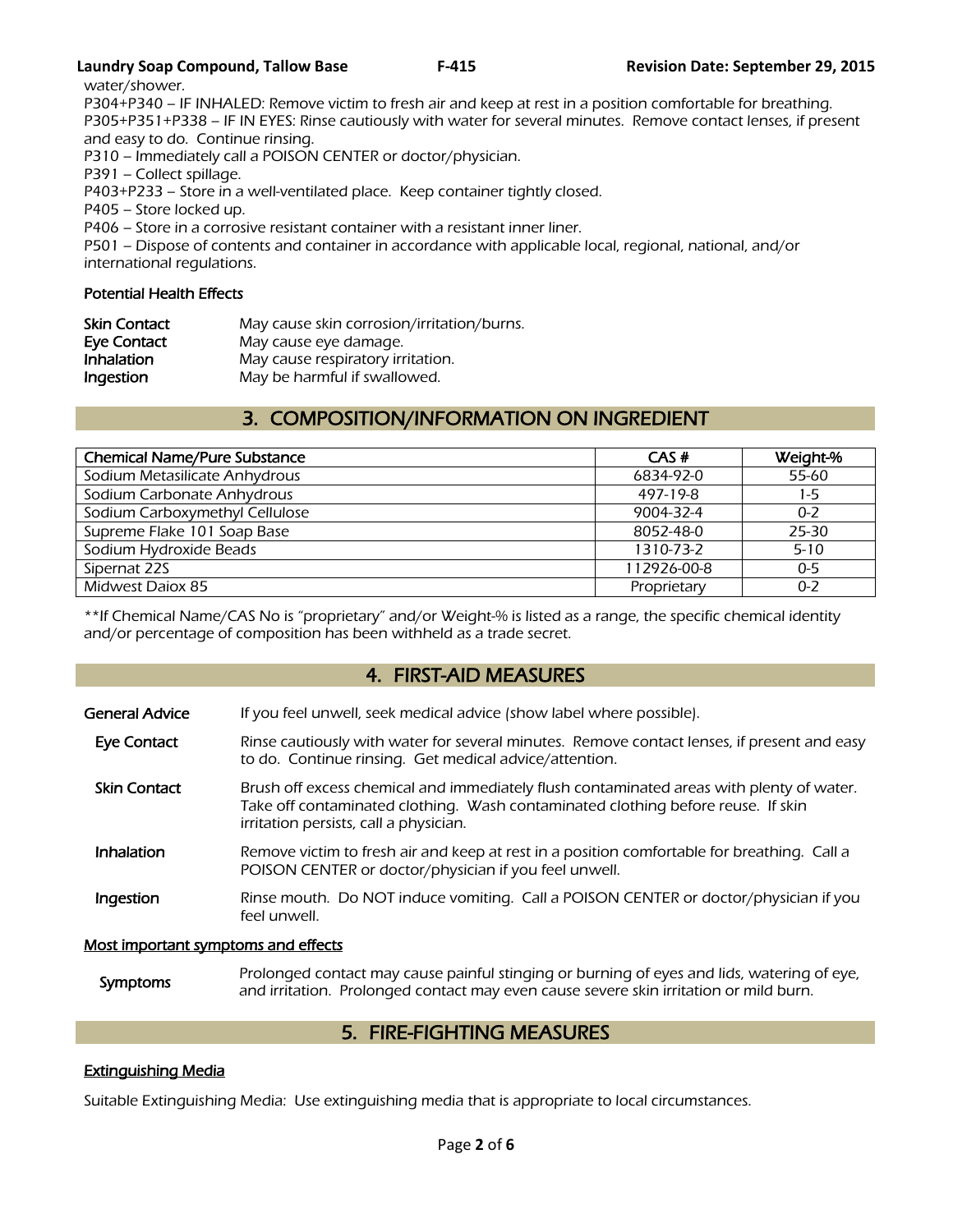#### **Laundry Soap Compound, Tallow Base F-415 Revision Date: September 29, 2015**

Unsuitable Extinguishing Media: Not determined.

#### Specific Hazards Arising from the Chemical

Components of this product may decompose upon heating to produce corrosive and/or toxic fumes. Containers may explode when heated.

#### Protective equipment and precautions for firefighters

As in any fire, wear self-contained breathing apparatus pressure-demand, MSHA/NIOSH (approved or equivalent) and full protective gear.

## 6. ACCIDENTAL RELEASE MEASURES

#### Personal precautions, protective equipment and emergency procedures

| Personal precautions                              | Do not get in eyes, on skin, or on clothing. Avoid creation of dust. Avoid<br>breathing dust. Do not eat, drink, or smoke in areas where this material is<br>used. Wash thoroughly after handling. Wet material may pose a slipping<br>hazard. |
|---------------------------------------------------|------------------------------------------------------------------------------------------------------------------------------------------------------------------------------------------------------------------------------------------------|
| <b>Environmental precautions</b>                  | Do not flush into surface water or sanitary sewer system. See Section 12<br>for additional ecological information.                                                                                                                             |
| Methods and material for containment and clean up |                                                                                                                                                                                                                                                |
| <b>Methods for Containment</b>                    | Prevent further leakage or spillage if safe to do so.                                                                                                                                                                                          |
| Methods for Clean up                              | Shovel dry material into suitable container. Vacuum any remaining<br>material into a suitable container. Liquid material may be removed with a<br>vacuum truck. Wet material is slippery under foot.                                           |

## 7. HANDLING AND STORAGE

#### Precautions for safe handling

Handle in accordance with good industrial hygiene and safety practice. Use only in well ventilated areas. Do not breathe dust. Wash face, hands, and any exposed skin thoroughly after handling. Use personal protection recommended in Section 8.

#### Conditions for safe storage, including any incompatibilities

Storage Conditions Keep containers tightly closed in a dry, cool and well-ventilated place. Store locked up.<br>Incompatible Materials Can generate heat when mixed with acids. When wet, flammable hydrogen gas may Can generate heat when mixed with acids. When wet, flammable hydrogen gas may be produced from prolonged contact with alkali sensitive metals such as: aluminum, brass, bronze, copper, lead, tin, zinc.

## 8. EXPOSURE CONTROLS/PERSONAL PROTECTION

| <b>Chemical Name</b>                             | <b>ACGIHTLV</b>             | <b>OSHA PEL</b>         | NIOSH IDLH                  |  |
|--------------------------------------------------|-----------------------------|-------------------------|-----------------------------|--|
| Sodium Metasilicate<br>Anhydrous (CAS 6834-92-0) |                             | 2 mg/m <sup>3</sup> TWA |                             |  |
| Sodium Hydroxide<br>$(CAS 1310-73-2)$            | 2 mg/m <sup>3</sup> Ceiling | 2 mg/m <sup>3</sup> TWA | 2 mg/m <sup>3</sup> Ceiling |  |

#### Appropriate engineering controls

Engineering Controls Apply technical measures to comply with the occupational exposure limits.

#### Individual protection measures, such as personal protective equipment

Eye/Face Protection Wear approved safety goggles. Skin and Body Protection Wear appropriate clothing to prevent repeated or prolonged skin contact.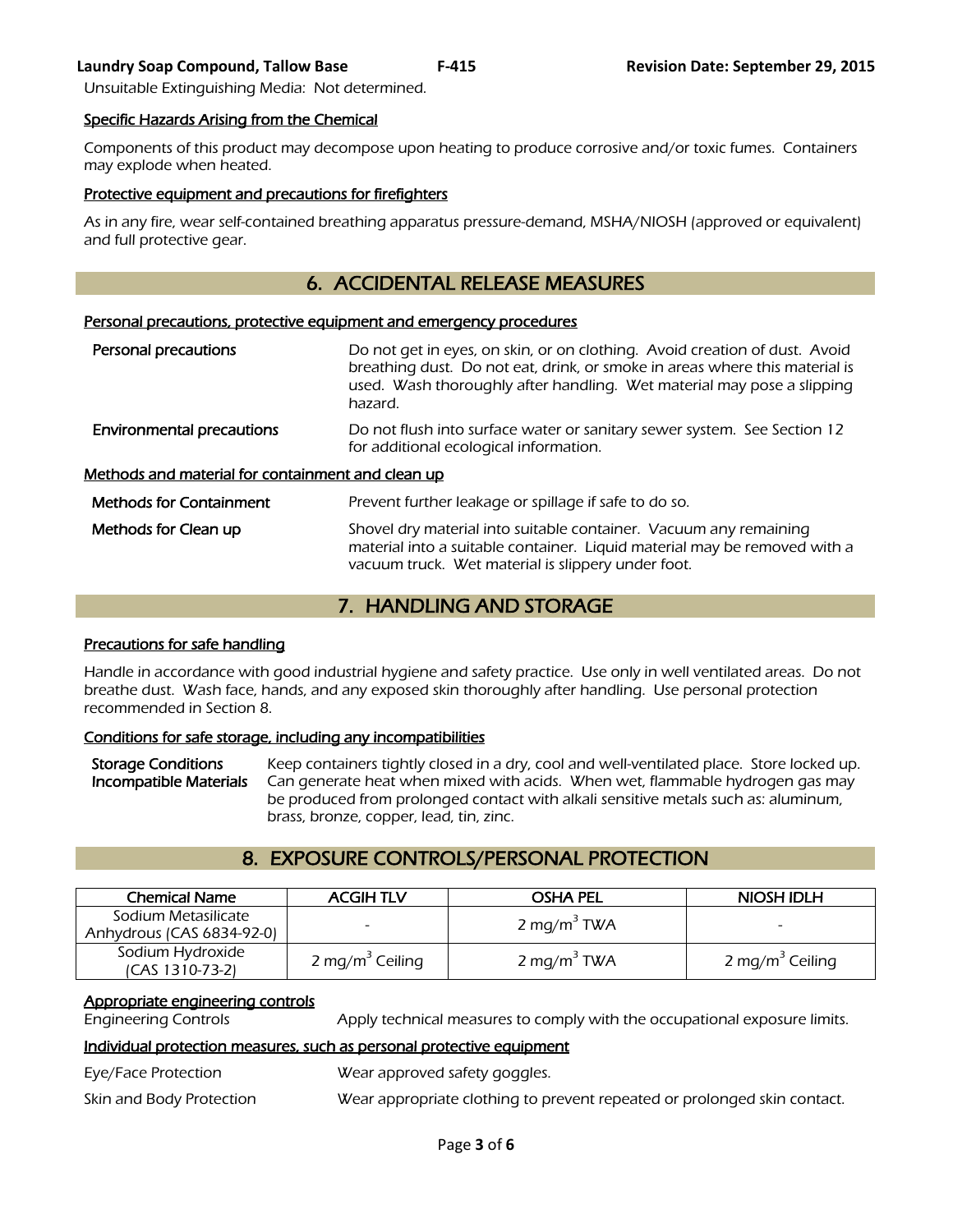#### **Laundry Soap Compound, Tallow Base F-415 Revision Date: September 29, 2015**

Respiratory Protection **Ensure adequate ventilation, especially in confined areas.** 

General Hygiene Considerations

Do not eat, drink, or smoke when using this product. Wash contaminated clothing before reuse. Handle in accordance with good industrial hygiene and safety practice.

## 9. PHYSICAL AND CHEMICAL PROPERTIES

#### **Appearance**

Melting Point/Freezing Point Not determined Boiling Point/Boiling Range Not determined Flash Point Not determined **Evaporation Rate** Not determined Flammability (Solid, Gas) Not determined Upper Flammability Limits Not determined Lower Flammability Limits Not determined Vapor Pressure Not determined Vapor Density<br>
Specific Gravity<br>
Specific Gravity<br>
Not determined Specific Gravity Water Solubility Not determined Solubility in other solvents Not determined Partition Coefficient Not determined Auto-ignition Temperature Mot determined Decomposition Temperature Not determined Viscosity **Not determined** Explosive Properties Not determined Oxidizing Properties Not determined

Physical State Solid Solid Solid Solid Color Slight Tallow Fat<br>Color Color Solid Off-white to pale yellow Color Threshold Not Determined Off-white to pale yellow **Odor Threshold** Not Determined

**pH Approx. 13** 1% solution **Approx. 13** 

#### Property **Example 2** Values **Values Values Remarks - Method**

| Reactivity                                 | Not reactive under normal conditions.                                                                                                                                                                                                                                                                                                                                                |  |  |
|--------------------------------------------|--------------------------------------------------------------------------------------------------------------------------------------------------------------------------------------------------------------------------------------------------------------------------------------------------------------------------------------------------------------------------------------|--|--|
| <b>Chemical Stability</b>                  | Stable at normal temperatures and pressures.                                                                                                                                                                                                                                                                                                                                         |  |  |
| <b>Conditions to Avoid</b>                 | Exposure to air or moisture over prolonged periods. Excess heat.                                                                                                                                                                                                                                                                                                                     |  |  |
| Incompatible materials                     | Can generate heat when mixed with acids, oxidizing agents, and strong<br>alkalis. When wet, flammable hydrogen gas may be produced from<br>prolonged contact with alkali sensitive metals such as: aluminum, brass,<br>bronze, copper, lead, tin, zinc. Carbon monoxide gas may form upon<br>contact with reducing sugars, such as food and beverage products in<br>enclosed spaces. |  |  |
| Hazardous Decomposition<br><b>Products</b> | Sodium oxides. Carbon oxides.                                                                                                                                                                                                                                                                                                                                                        |  |  |
| <b>Hazardous Polymerization</b>            | Will not occur.                                                                                                                                                                                                                                                                                                                                                                      |  |  |

10. STABILITY AND REACTIVITY

## 11. TOXICOLOGICAL INFORMATION

#### Mixture Toxicitiy

Toxicological data have not been determined specifically for this product.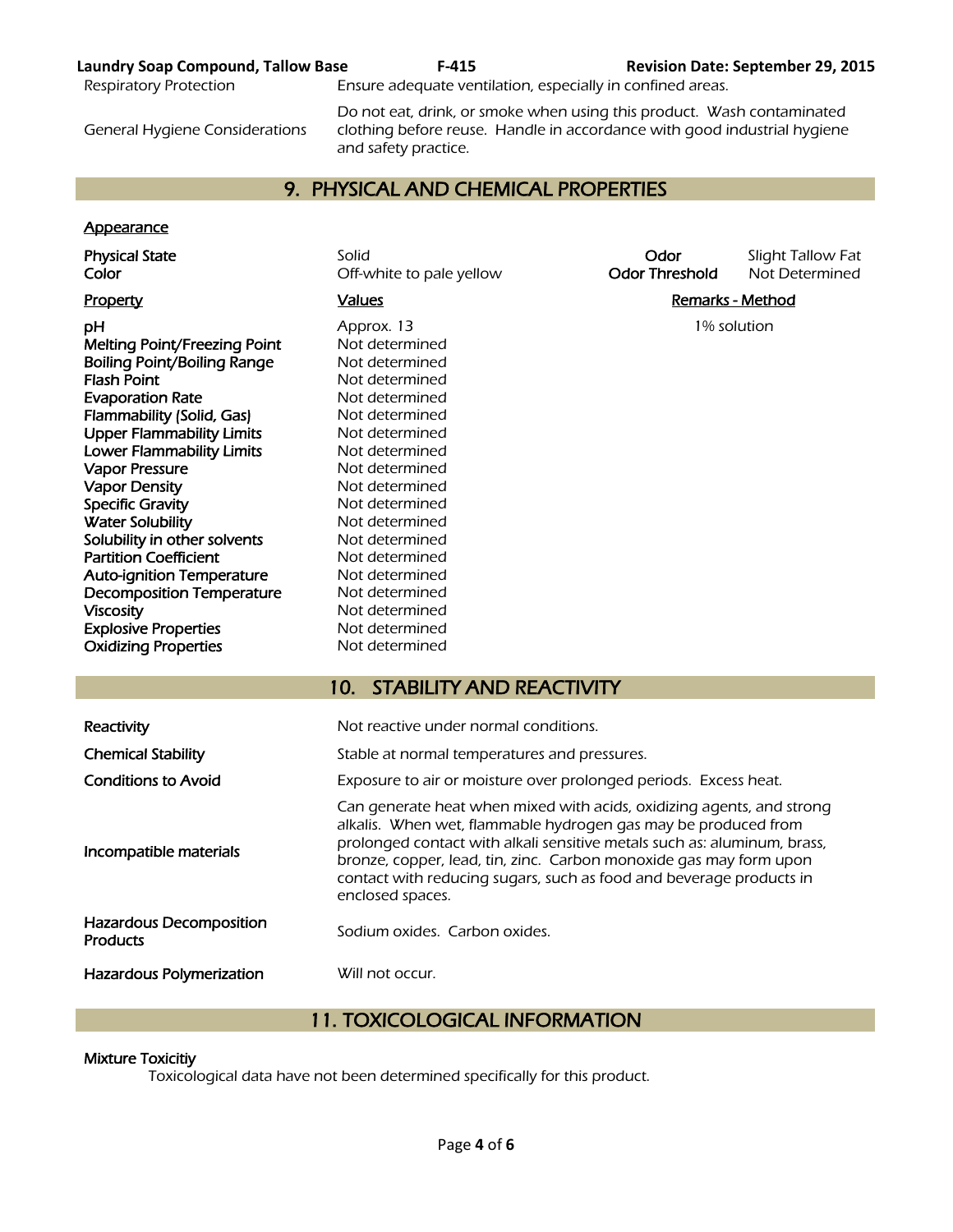12. ECOLOGICAL INFORMATION

Ecological have not been carried out on this product.

| <b>13. DISPOSAL CONSIDERATIONS</b>       |                                                                                            |  |  |  |  |
|------------------------------------------|--------------------------------------------------------------------------------------------|--|--|--|--|
| <b>Disposal Instructions</b>             | Dispose of in accordance with local, regional, national, and international<br>regulations. |  |  |  |  |
| Hazardous Waste Code                     | Not available.                                                                             |  |  |  |  |
| Waste from residues / unused<br>products | Dispose of in accordance with local, regional, national, and international<br>regulations. |  |  |  |  |
| <b>Contaminated Packaging</b>            | Dispose of in accordance with local, regional, national, and international<br>regulations. |  |  |  |  |
|                                          | <b>14. TRANSPORT INFORMATION</b>                                                           |  |  |  |  |
|                                          |                                                                                            |  |  |  |  |

Please see current shipping paper for most up to date shipping information,<br>Note including exemptions and special circumstances.

| DOT I.D. Number<br><b>DOT Proper Shipping Name</b><br><b>DOT Hazard Classes:</b> | Not available.<br>Corrosive solid, basic, inorganic, n.o.s. |
|----------------------------------------------------------------------------------|-------------------------------------------------------------|
| US DOT                                                                           | 8                                                           |
| Road (ADR)                                                                       | 8                                                           |
| Air (ICAO/IMDG)                                                                  | 8                                                           |
| Sea (IMO/IMDG)                                                                   | 8                                                           |
| <b>Packing Group</b><br><b>DOT Label</b>                                         | 8                                                           |

## 15. REGULATORY INFORMATION

#### U.S. Federal Regulations

Contents of this SDS comply with OSHA Hazard Communication Standard CFR 1910.1200.

#### OSHA Hazard Communication Standard (29 CFR 1910.1200)

( X ) Hazardous ( ) Non- Hazardous

#### SARA TITLE III

Section 302/304 **Extremely Hazardous Substances: None**<br>Section 311/312 (40CFR370) Hazardous Categories: Acut (40CFR370) Hazardous Categories: Acute Section 313 **Section 313** Contains the following SARA 313 Toxic Release Chemicals: None

### **CERCLA**

 CERCLA Regulatory Based on information supplied this product contains no substances regulated under CERCLA.

#### State Regulations California Prop 65

 This product may contain the following ingredient(s) known to the state of California to cause cancer, birth defects or other reproductive harm: None